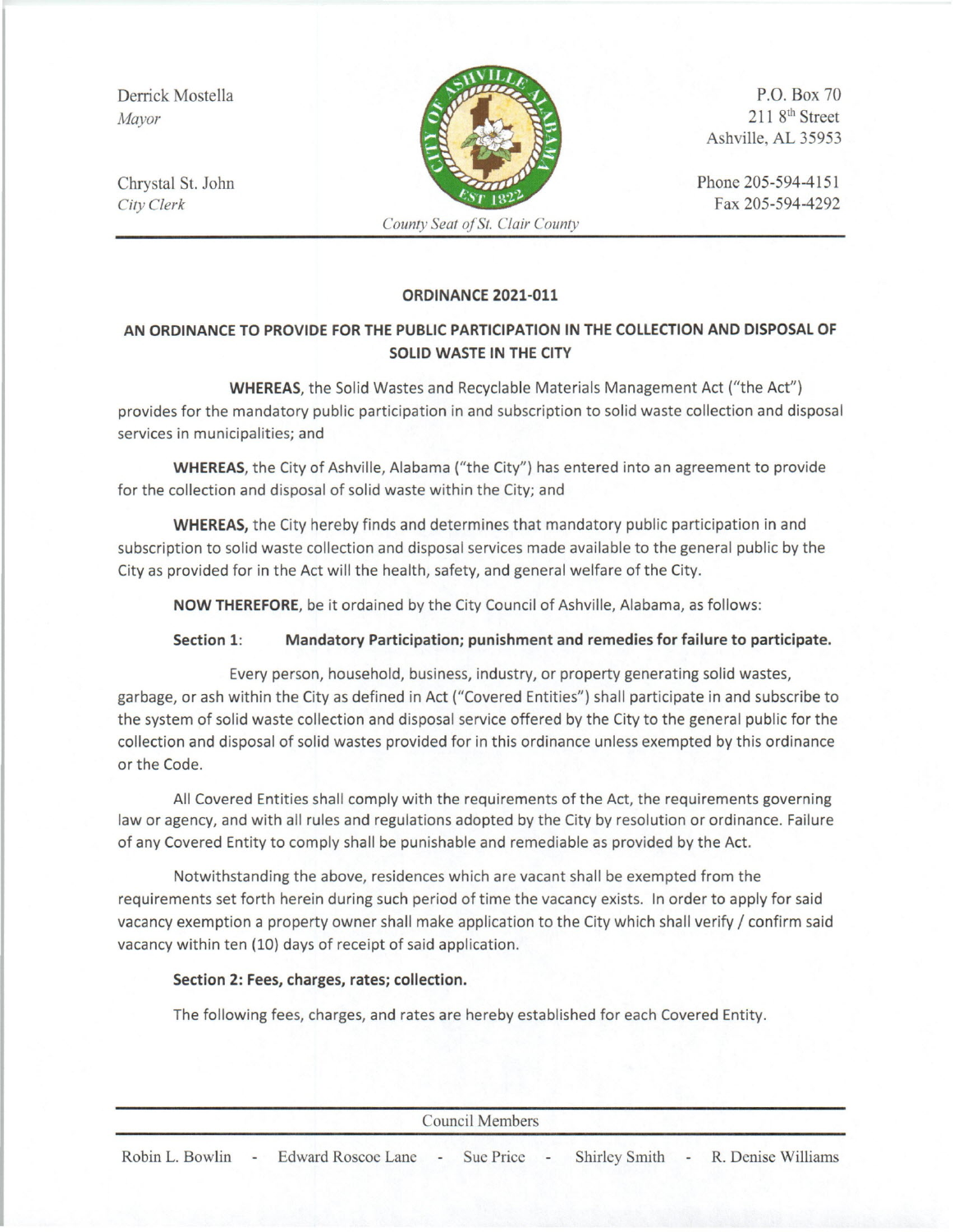The fees, charges, and rates for each Covered Entity participating in the residential system of solid waste collection and disposal service offered by the City shall be as provided for in the City's agreement with the entity providing such service, as that agreement is from time to time amended and/or replaced.

Covered Entities not eligible for participation in the residential system of solid waste collection and disposal service offered by the City may continue to utilize such service(s) as they may require provided only that such service must comply with all applicable regulations governing solid waste collection and disposal services.

The fees, charges, and rates enumerated in this Section will be billed by the City to the Covered Entity. It is the responsibility of the Covered Entity to ensure that the City has accurate, up to date billing information.

The City may collect unpaid fees, charges, and rates enumerated in this Section as provided by the Act and by all such other lawful means available for the collection of debts owed to municipalities.

#### Section 2. Severability.

The provisions of this ordinance are severable. If any part of the Ordinance is declared invalid or unconstitutional, the remainder of the Ordinance shall not be affected thereby, but shall remain in full force and effect.

#### Section 3. Effective Date.

This Ordinance shall be in full force and effect immediately from and after its adoption and publication as required by law.

**ADOPTED** and APPROVED this the  $\frac{\partial \theta}{\partial \theta}$  day of  $D$ cember, 2021

CITY OF ASHVILLE,ALABAMA

~

Derrick Mostella, Mayor

ATTEST: *C~ ~il!(;\Iv*

Chrystal St. John, City Clerk